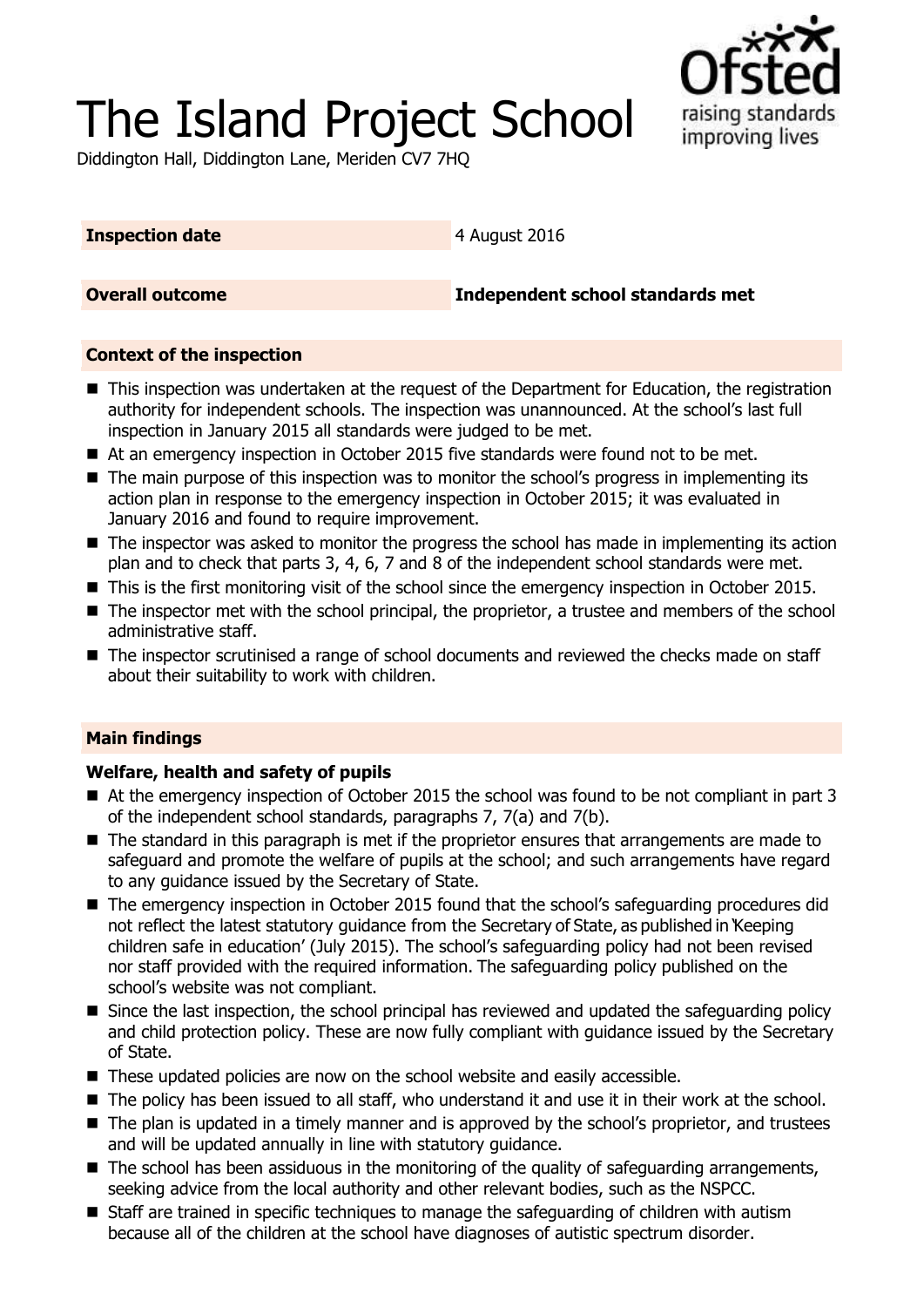- Records were seen that show that staff have received all relevant safeguarding training. They have undertaken additional training to further develop their knowledge of safeguarding.
- The school has four appropriately trained designated members of staff in charge of safeguarding. The lead designated member of staff in charge of safeguarding is at an appropriate level of seniority.

# **Suitability of staff, supply staff and proprietors**

- At the emergency inspection October 2015, the school was found to be not compliant with part 6 of the independent school standards. The school was required to complete all prior appointment recruitment checks required by current legislation. It has now done so.
- The school has taken swift and effective action to improve its single central record and its checking procedures. As a result, the single central record is now fully compliant with statutory guidance and is well managed. The school is now fully aware of all the required checks and has developed an efficient system for ensuring that the training of staff is up to date.
- The proprietor now undertakes a regular review of the single central record and ensures that the school principal and administrative staff manage it in line with latest statutory guidance.
- There are random spot checks conducted by the school principal and proprietor on both the single central record and staff personnel files to ensure that they are compliant with statutory regulations.
- The school has now updated their safer recruitment policy. It ensures that the proprietor carries out all checks required in statutory guidance.
- **Personnel files are kept rigorously. They are detailed, cover legislative requirements and are** regularly reviewed and monitored.

## **Provision of information**

- At the emergency inspection in October 2015, the school did not comply with part 6, paragraph  $32(1)$ ,  $32(1)(c)$  and  $32(1)(h)$ . The standard about the provision of information by the school is met if the proprietor ensures that particulars of the arrangements for meeting the standard contained in paragraph 7 are published on the school's website; and that, where a pupil wholly or partly funded by a local authority is registered at the school, an annual account of income received and expenditure incurred by the school in respect of that pupil is provided to the local authority and, on request, to the Secretary of State. The emergency inspection in October 2015 found that the school had not taken these actions.
- The school has now revised and reviewed its safeguarding policy and published it on the school website. It now fully meets all the regulatory requirements published in 'Keeping children safe in education' (July 2015).
- $\blacksquare$  The school has now drawn up a statement of income and expenditure with respect to all pupils in receipt of statutory funding. The school's records make it possible for a local authority or the Secretary of State, upon request, to see how statutory funding is spent for each pupil.
- The school has systems in place to ensure that the accounts are properly audited and managed by the trustees and the school principal.
- Records are kept with precision. This makes it easy to see how much statutory funding for each pupil comes into the school and how it is spent.

## **Manner in which complaints are handled**

- At the emergency inspection in October 2015 the school had not met part 7, paragraph 33, 33(i), 33(i)(ii), 33(j), 33(j)(i) and 33(j)(ii).
- The standard is met if the proprietor ensures that a complaints procedure is drawn up and effectively implemented which deals with the handling of complaints. At the emergency inspection in October 2015, the school had not published a complaints policy.
- There is now a full complaints policy. It meets the requirements of statutory quidance. It can be downloaded from the school website. This means that parents can make complaints.
- The policy describes how complaints will be treated efficiently and fairly. For example, an independent member of the complaints panel can be involved at an appropriate stage.
- The school has now put in place processes by which it can keep written records of any complaints, findings and recommendations, whether upheld or not.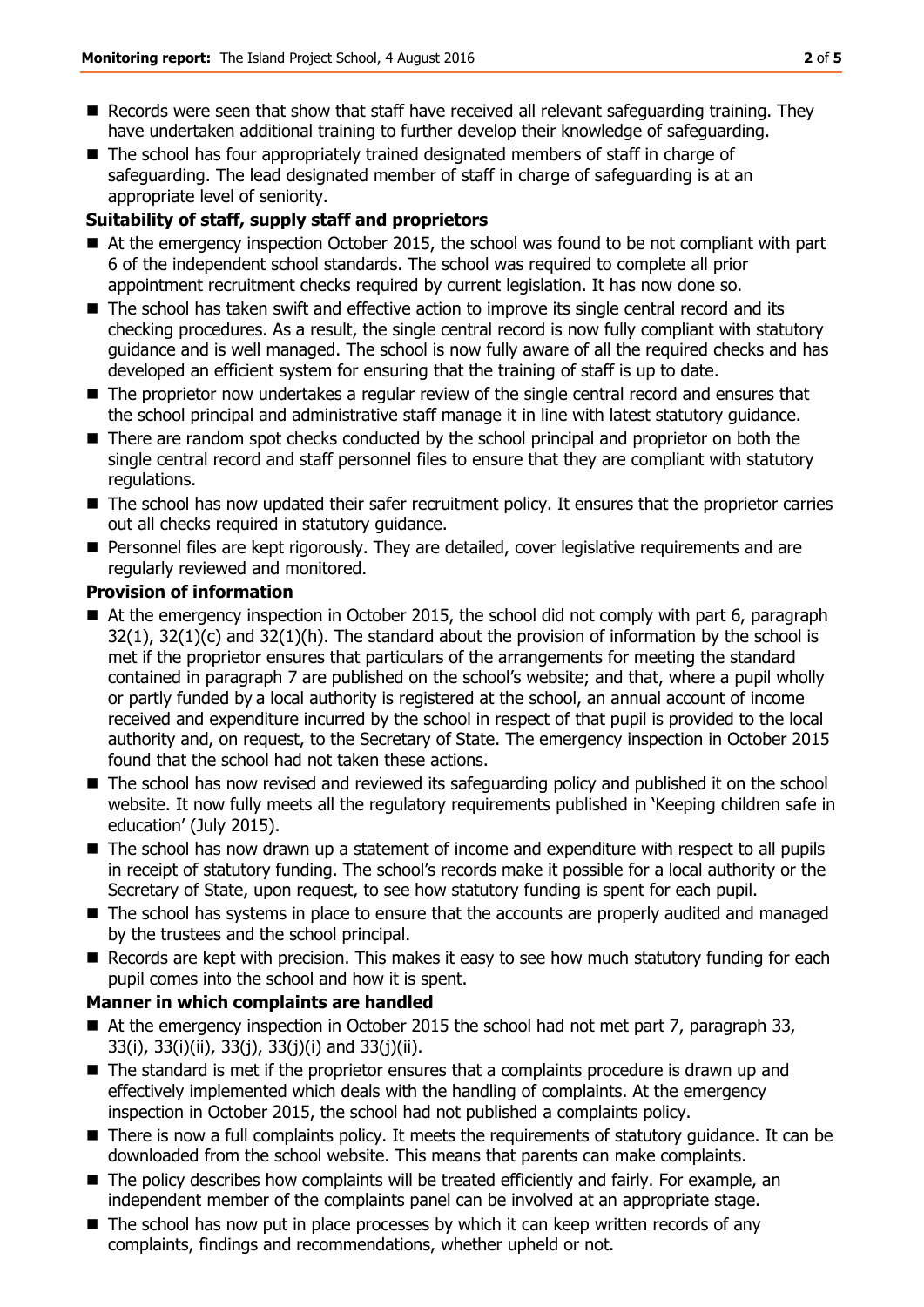■ The policy now makes it clear that a copy of findings and recommendations is available for inspection on the school premises by the proprietor and school principal.

#### **Quality of leadership in and management of schools**

- At the emergency inspection in October 2015 the school was found to be not compliant with part 8, paragraph 34(1), 34(1)(a), 34(1)(b) and 34(1)(c).
- This standard is met because the school principal and proprietor has ensured that all independent school standards are now met. This is because the school has put into place all the actions from its plan.
- The school principal and proprietor are driven by a strong moral purpose. This is communicated to and shared by their staff, so the improvements they have made are robust and effective.
- The school principal has a detailed and comprehensive action plan monitoring process. This is updated weekly by the school principal and proprietor. As a result, the improvements required by the emergency inspection have been made.
- Leaders are clear about their roles and responsibilities and, as a result, all standards previously unmet are now met.

#### **Compliance with regulatory requirements**

#### **The school meets The Education (Independent School Standards) Regulations 2014 and associated requirements.**

#### **Inspection team**

Graham Tyrer, lead inspector Angela Westington

Ofsted Inspector Senior Her Majesty's Inspector

#### **Information about the school**

- The Island Project School is an independent special school for pupils aged 5 to 19 in Solihull.
- The school is approved by the Secretary of State under section 41 of the Children's and Families Act for SEN priority 1 autistic spectrum disorder pupils.
- All pupils have a statement of special educational needs.
- The school has with 31 pupils on roll aged between 6 and 19 years, eight of whom are in the sixth form. The school's capacity is 45 pupils. The school has off-site sixth-form provision near Birmingham. It does not make use of alternative providers.
- **Pupils come from five local authorities within the region.**
- The school's ethos is founded on a belief that 'whilst it is true that it is a legal obligation for the local authorities to provide an appropriate education for these children we cannot expect that each authority will have the expertise, space and funding to run units and specialist schools', so the school aims to offer 'specialised schooling' in techniques such as 'applied behavioural analysis' and 'picture exchange communication system'.
- The school was opened as new provision in November 2007.
- At the time of the inspection in January 2015 the overall effectiveness was found to be good. However, an emergency inspection was conducted in October 2015. An action plan was drawn up and the evaluation of this in January 2016 found it to require improvement.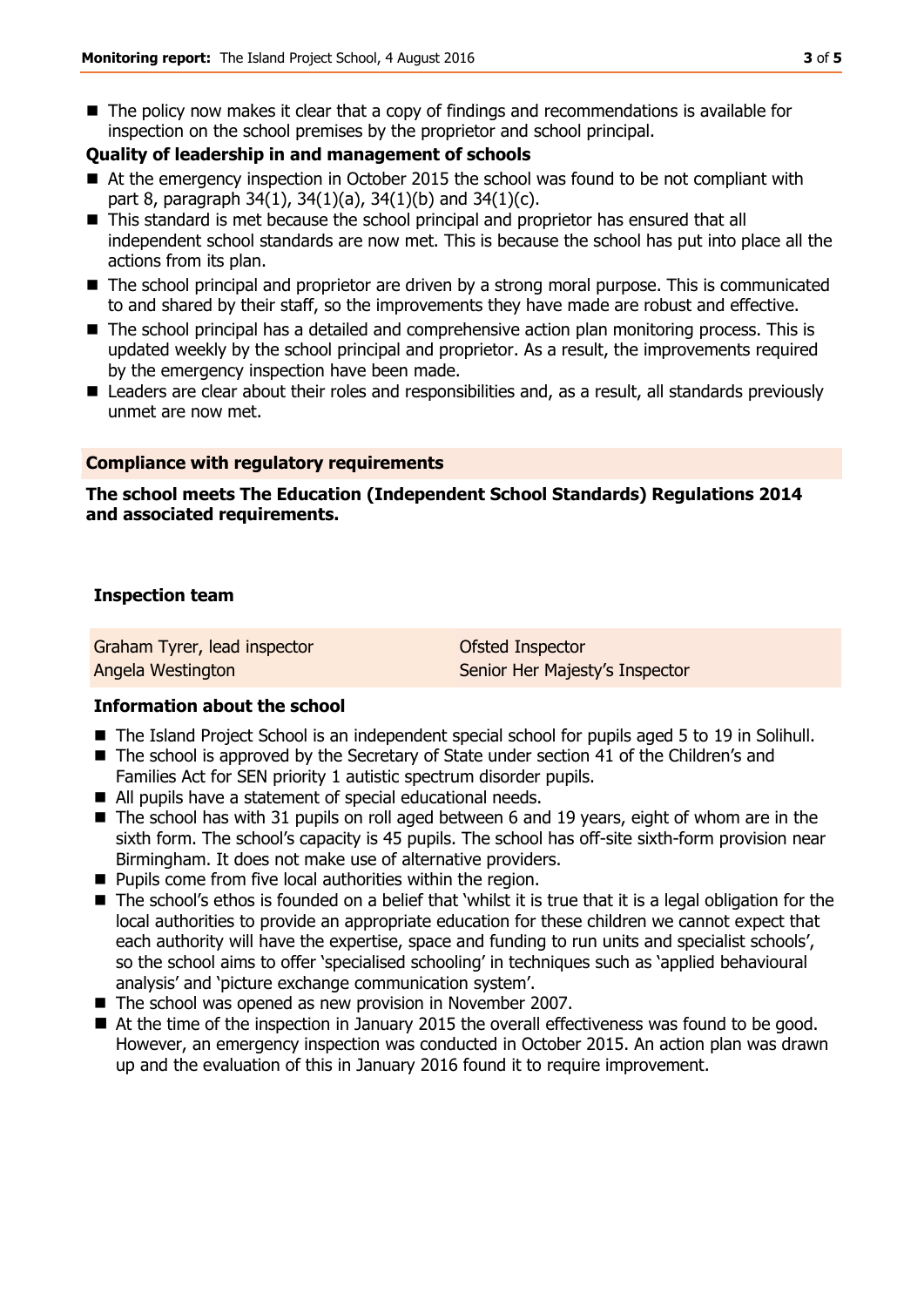| <b>School details</b>          |          |
|--------------------------------|----------|
| Unique reference number        | 135453   |
| <b>Inspection number</b>       | 10017613 |
| <b>DfE</b> registration number | 334/6010 |

This inspection was conducted at the request of the registration authority for independent schools. It was carried out under section 109(1) and (2) of the Education and Skills Act 2008.

| <b>Type of school</b>                           | Day special school                   |
|-------------------------------------------------|--------------------------------------|
| <b>School status</b>                            | Independent school                   |
| Age range of pupils                             | $5 - 19$                             |
| <b>Gender of pupils</b>                         | Mixed                                |
| Gender of pupils in the sixth form              | Mixed                                |
| <b>Number of pupils on the school roll</b>      | 31                                   |
| Of which, number of pupils in the sixth<br>form | 8                                    |
| <b>Proprietor</b>                               | Carol Howe and Jacqui Walters-Hutton |
| <b>Chair</b>                                    | Jacqui Walters-Hutton                |
| <b>School principal</b>                         | Sarah Gallagher                      |
| Date of previous school inspection              | 2 October 2015                       |
| <b>Annual fees (day pupils)</b>                 | £42,500 to £67,000                   |
| <b>Telephone number</b>                         | 01675 442588                         |
| <b>Fax number</b>                               | N/A                                  |
| <b>Email address</b>                            | s.gallagher@theislandproject.co.uk   |